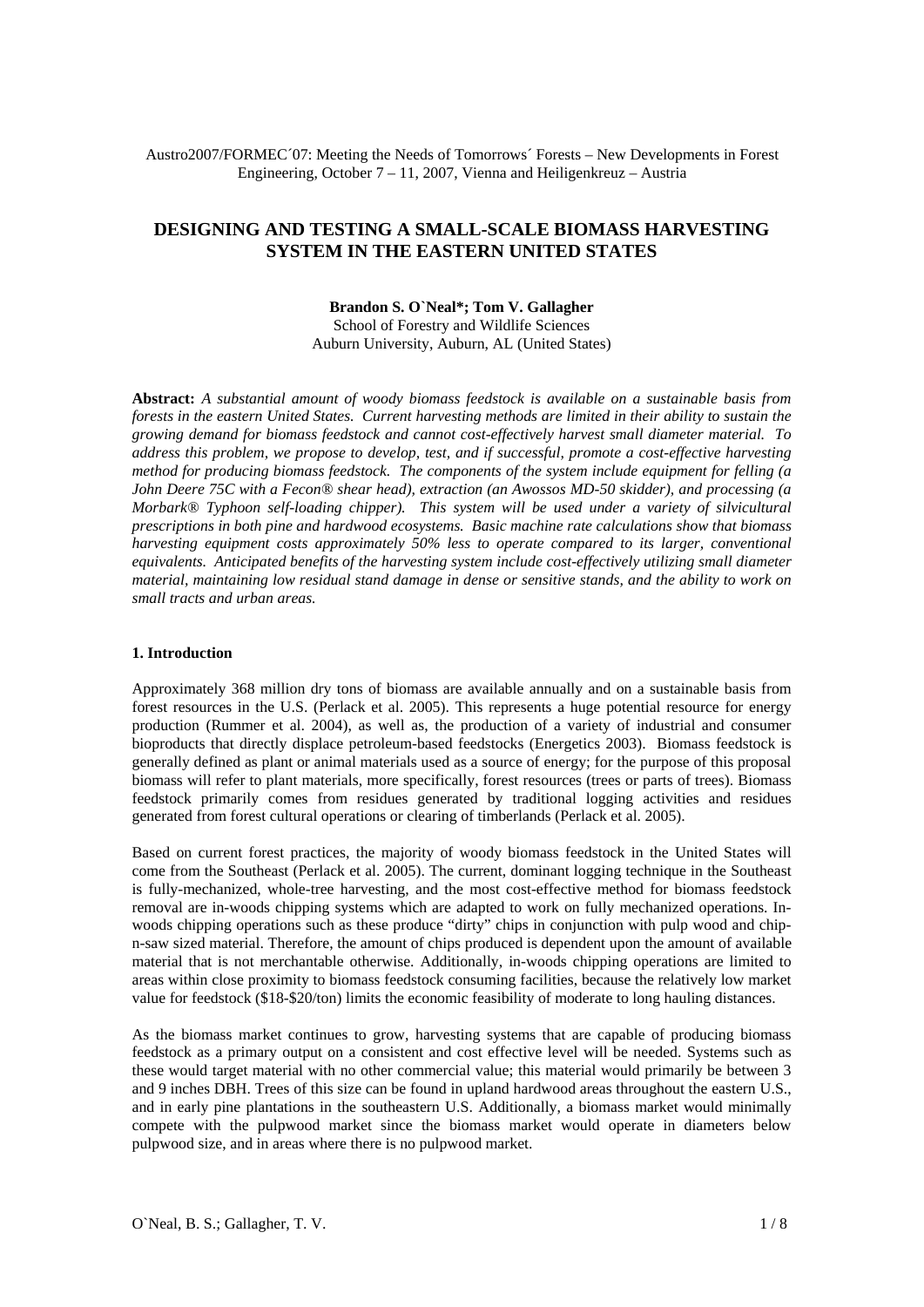There are currently no known harvesting systems which can target only small diameter material on a cost-efficient basis. Therefore, the objective of our research is to develop, test, and if successful, promote a cost-effective harvesting and transportation method for producing biomass feedstock for the market. Development will focus on a small scale, efficient and effective harvest and chipping system for the production of biomass. Although biomass production will be the primary goal, minimizing capital requirements and operating costs is key to its successful commercialization. This proposal will demonstrate new and innovative approaches to addressing this growing demand.

# **2. Methodology**

# **2.1 Study Area**

The harvesting system will be tested in two geographical locations. The first location will be in the Piedmont region of eastern Alabama. The system will be operated primarily in pine ecosystems (both natural and plantation), and will be implemented on first thinnings in pine stands, pole size hardwood thinning, and in areas needing fuel reduction in the urban interface. The second location will be in the Ozark region of southern Missouri. The system will be operating on USDA Forest Service land (Mark Twain National Forest), which is primarily an oak/hickory ecosystem. These stands will receive various levels of timber stand improvement treatments.

# **2.2 System Components**

The components of the system include equipment for felling, extraction, and processing. The machine makes and models listed only give an indication of the size of the equipment – the exact model leased will be dependant on availability and cost.

*Felling:* a small excavator (Figure 1) with a bunching shear head (Figure 2) will be the system's felling component. When felling heads were first developed they are adaptable to a variety of carriers. Specialization for high production in pine has lead to the nearly exclusive use of purpose-built, wheeled, feller bunchers. Tracked feller-bunchers have evolved into large specialty machines for difficult terrain and large trees. The system envisioned requires a carrier that can minimize soil disturbance, maximize operating time and lower capital cost. The ability of this machine to reach for trees rather than driving from tree to tree should enhance productivity with the small stems. It will also minimize residual stand damage and ground disturbance. This machine will also be light enough to be hauled with a typical heavy-duty pickup truck.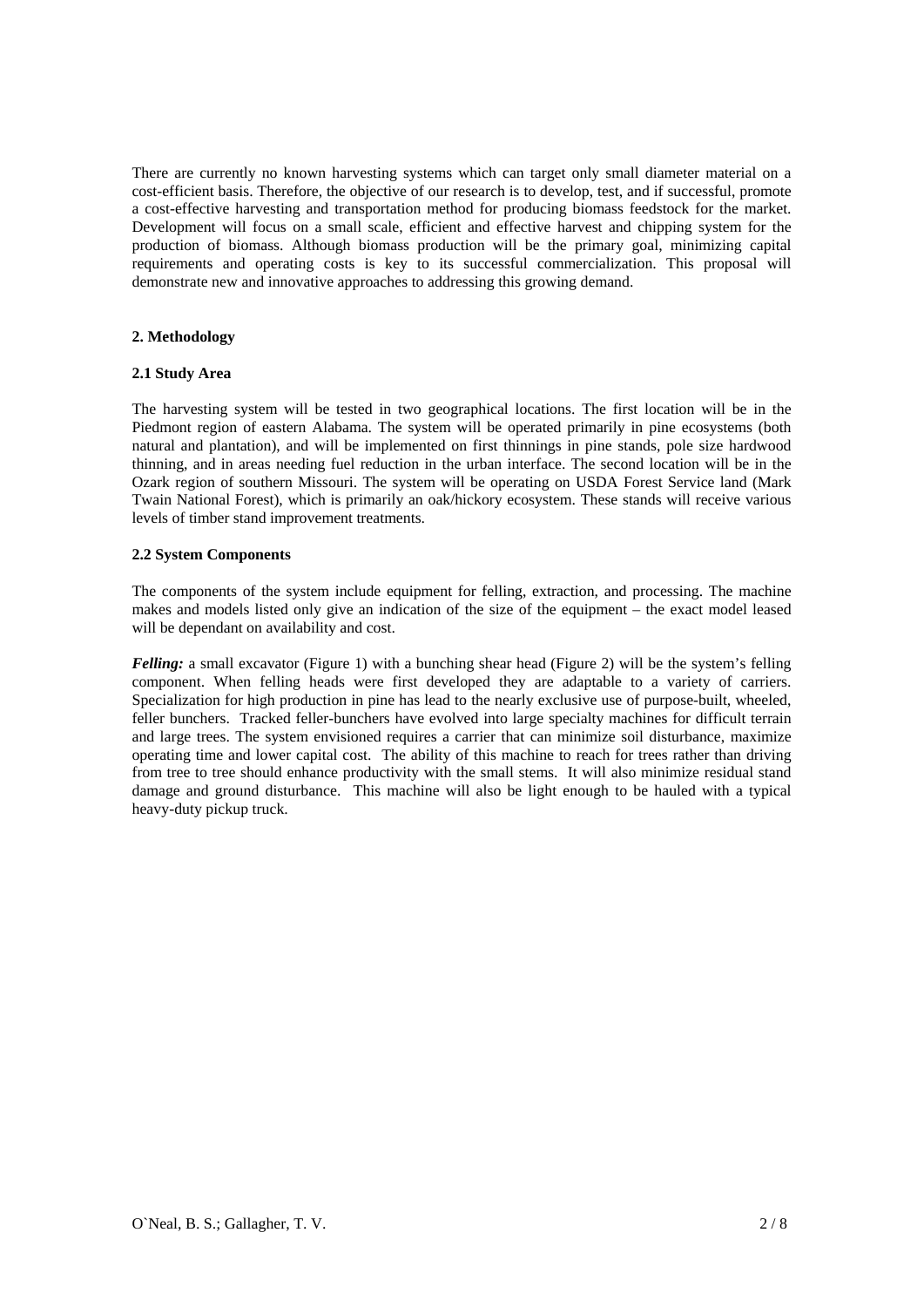

**Figure 1: Small excavator with bunching shear head (John Deere 75C)** 



**Figure 2: A Fecon® shear head mounted on a skidsteer machine** 

*Extraction:* The primary extraction machine will be an Awassos MD-50 skidder. Much research has been done evaluating different types of small scale extraction systems, primarily with agricultural tractors and skid steer machines. These machines tend to be ill-equipped for high production (agricultural tractors), have high operating costs (skid steer) or result in high levels of residual damage (agricultural tractors and skid steers). On the other hand, conventional harvesting systems have moved almost exclusively to purpose-built skidders. The Awassos MD-50 will provide the system with the benefits of a purpose-built forestry machine on a level that promotes low residual stand damage and low fixed and operating costs.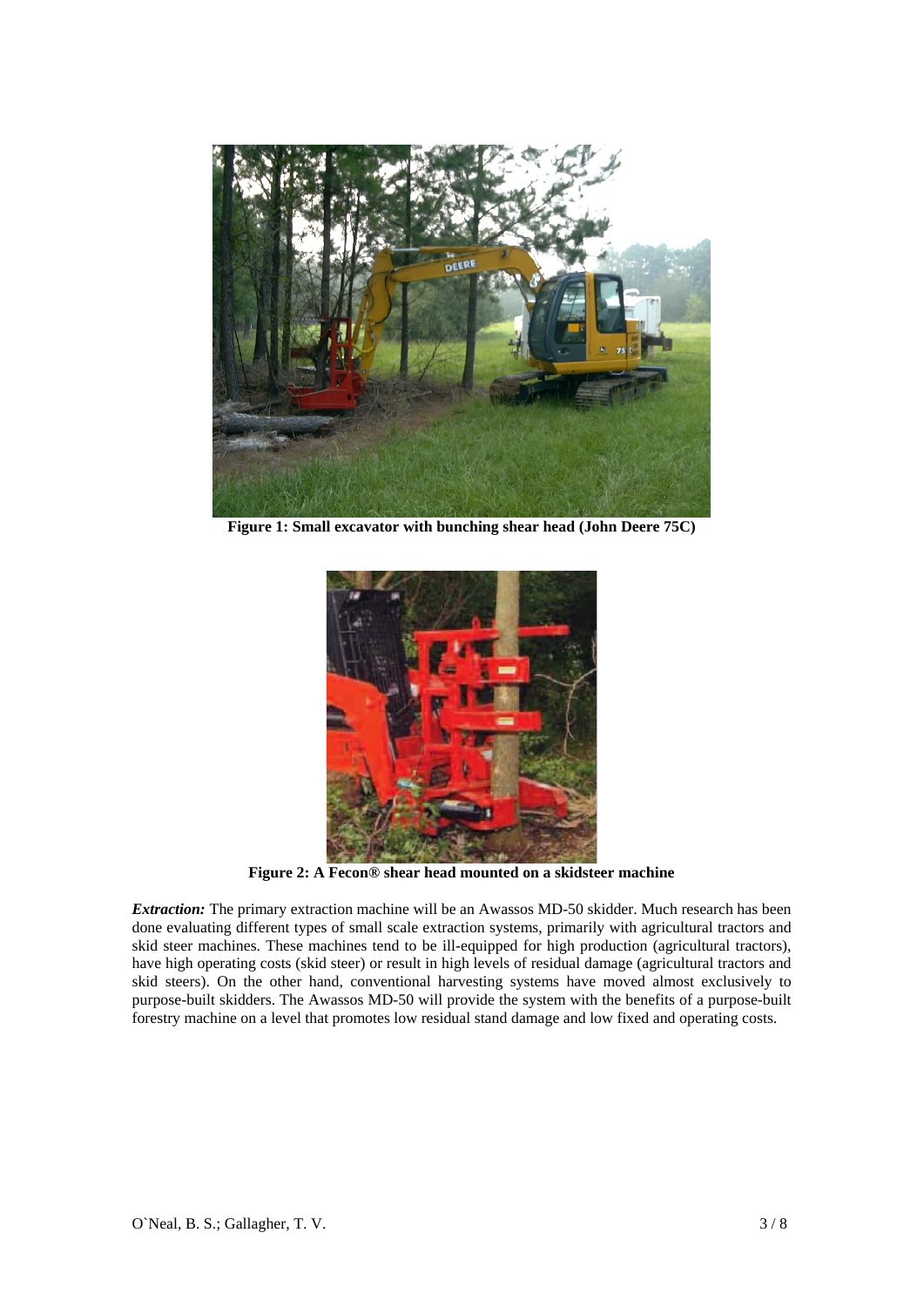

**Figure 3: An Awossos® MD-50 skidder** 

*Processing:* Once the material is brought to the landing, it will be processed into chips with a selfloading chipper. An ideal chipper would be the Morbark® Typhoon self-loading chipper (a similar chipper is shown in figure 4). This chipper is approximately 300hp and is small enough to keep fixed costs low, yet powerful enough to maintain a profitable production rate. This chipper, as a method of processing, is more beneficial than conventional systems because two machines (a loader and a chipper) are combined into one.



**Figure 4: A self-loading ~300hp chipper**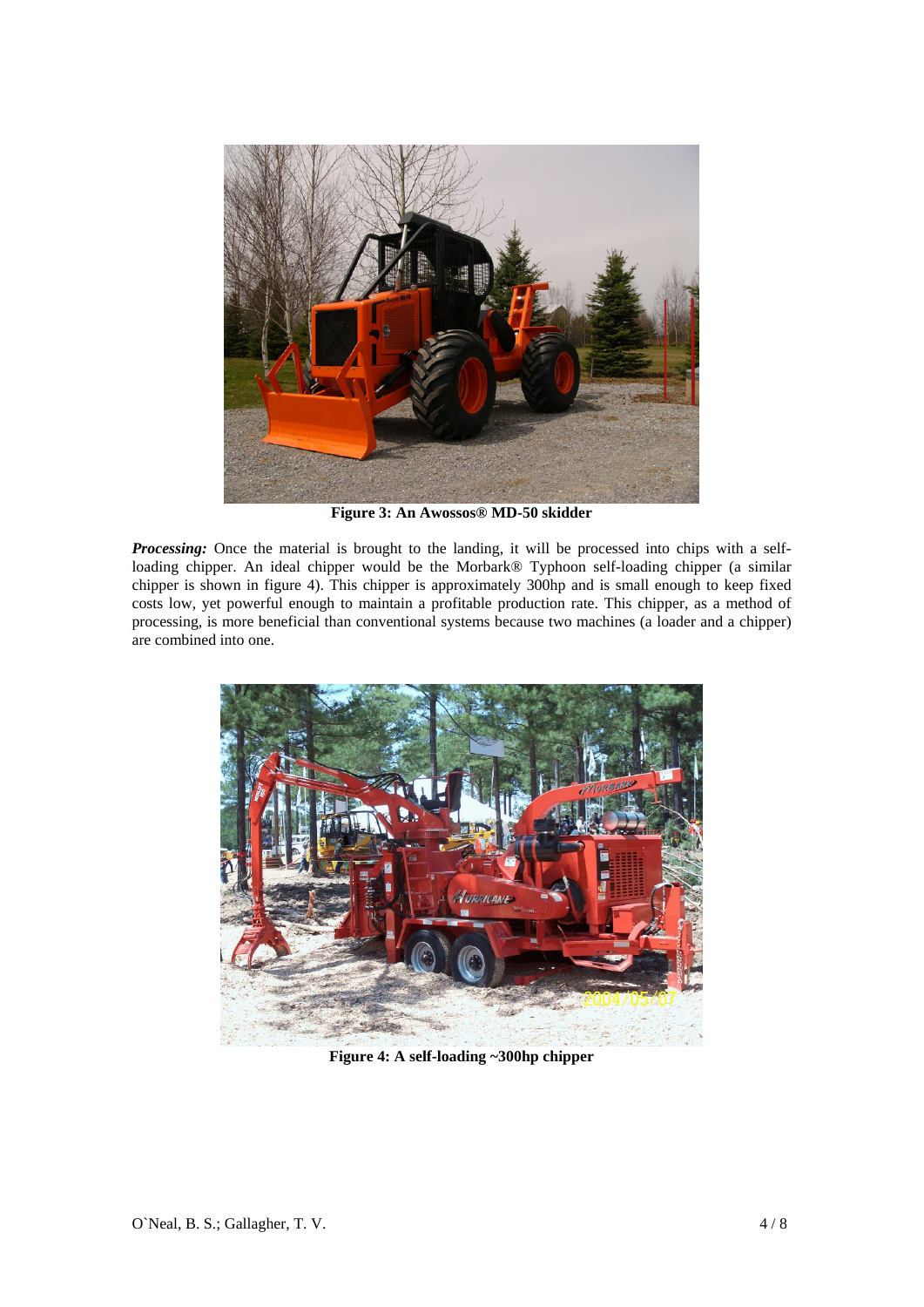# **2.3 Study Design**

A typical trial format for the small scale harvesting system will have the crew operating the system for a period of several weeks to become familiar with the equipment and gain some experience with the system as a whole. This phase will include safety training as well as familiarization with the desired silvicultural regime.

Once the operators are familiar with the machinery, the harvesting system will be tested through field trials consisting of various thinning and silvicultural regimes in both hardwood and pine forests. Tests in hardwoods will focus on various basal area thinnings or timber stand improvements (TSI) and woodland/oak savannah restoration. Tests in pine ecosystems will consist of pre-commercial thinning in both natural and plantation settings. Each field trial will be conducted on experimental units 1 hectare in size.

# **2.4 Data Collection and Statistical Analysis**

*Productivity:* Prior to the start of harvesting (during the familiarization process) pine trees with DBH's ranging from 3-14 inches will be cut, weighed, and measured. This data will be compared with that of Clark and Saucier (1990) to ensure the pine trees we are harvesting follow their DBH/height to weight tables. If the DBH/height to weight tables have no major deviations from our samples, then data from Clark and Saucier (1990) will be used as the basis for green weight of the harvested trees. On hardwood applications, similar methods will be used to determine green weights of the trees.

Stands of similar composition and age class structure will be inventoried pre-harvest and a silvicultural treatment will be randomly assigned. While it is anticipated that the trees harvested will be chosen at the discretion of the operator, trees may need to be marked at the beginning of the study to familiarize the operator with the selected silvicultural regimes. Post-harvest inventories will be conducted to determine the level of accuracy to which the operator accomplished his/her goal.

Elemental time studies will be performed on each piece of machinery. Small video cameras will be the primary method of this data collection. The cameras will be adapted to each piece of machinery in a location that will record the machine functions of each element/process and the number of stems per load or cycle. A measuring system will be adapted to the machinery to estimate DBH (on the excavator) or butt diameter (on the skidder). Additionally, where time and money permit, DBH measurements will be taken manually to gather more accurate data.

The elements of the excavator that will be studied are; felling time, tree selection time – no bunch, tree selection time – with bunch, laying bunch down, movement without tree selection (no arm movement), and various types of delays (mechanical {excavator or head}, operational, other). The elements of the skidder that will be studied are; gathering a load, haul loaded, haul unloaded, unloading, deck preparation, and various types of delays (mechanical, operational, other). The elements of the loader that will be studied are; movement with load to the chipper, adjusting trees in the chipper, movement from chipper to gather another load, deck/area cleaning, adjusting the load on the ground, and various types of delays (mechanical, operational, other). Video tape will be reviewed in the office to determine times for each element.

In addition to the basic time and production data we will also look at other factors that affect the system or are important when analyzing it. These include such things as: (a) The average trees per bunch and their DBH will be combined with cycle times to measure the capabilities of the system, (b) The arrangement of bunches will be studied to determine the best configuration for the skidder. For example, are scattering the bunches generally in the same location opposed to stacking them side-by-side more beneficial to the skidder, or is choking one large bunch (a pile of 3 or 4 shear bunches) faster than choking 3 or 4 individual bunches, and (c) The average trees per excavator location will be collected for comparisons between silvicultural treatments (i.e. on average, how many trees can the excavator reach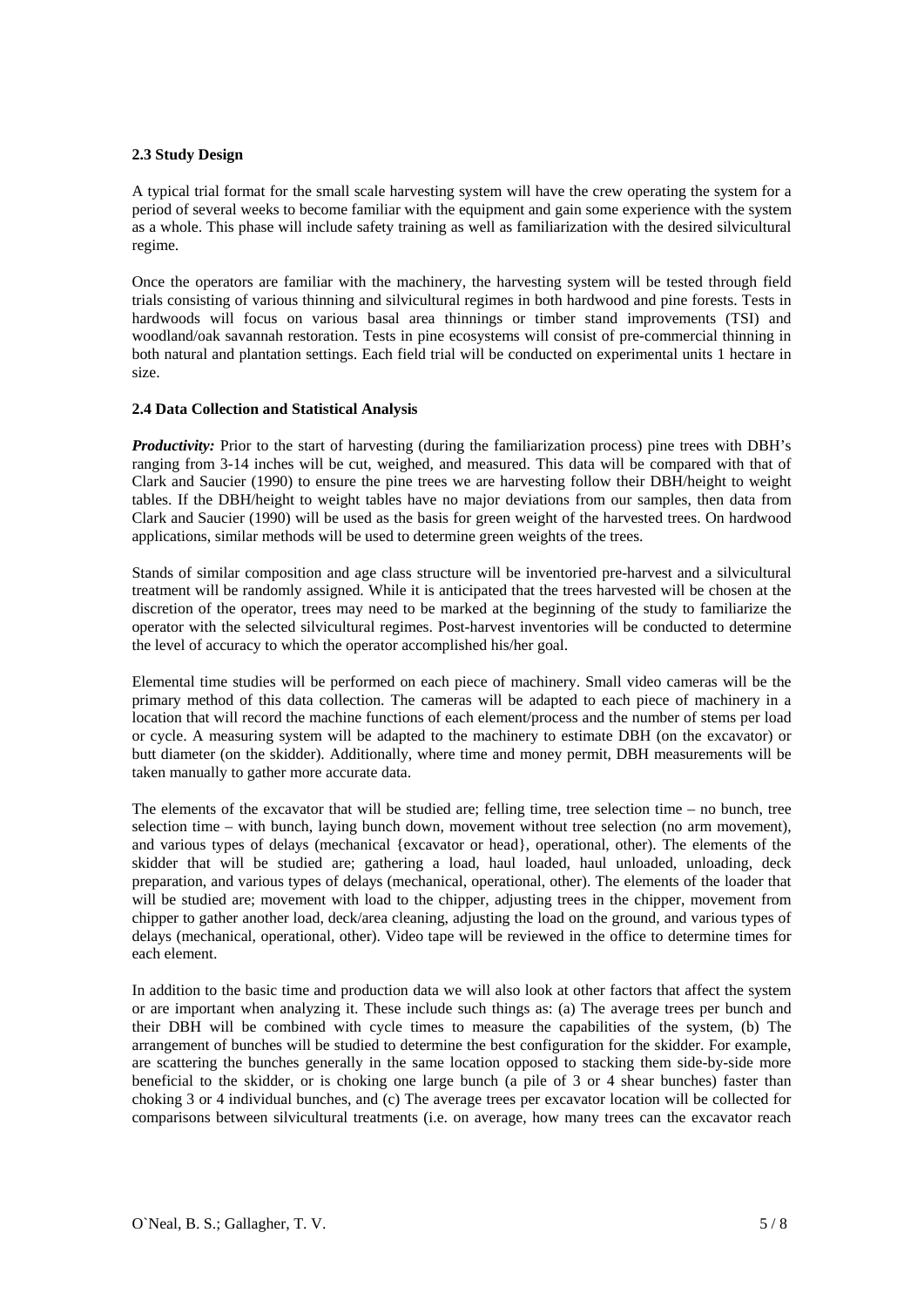before having to move the machine). Other factors that will be recorded are slope, terrain roughness, understory composition, weather conditions, soil type, and soil conditions.

To record movement in the woods of the felling and skidding machines, GPS units will be installed. Data from the units will be used to determine skidding distances, and look for any unique movement characteristics that the machines (thus, their operators) follow. Skidding distances will be used to determine optimal skidding distances for the system.

Cost: In addition to the classic productivity calculations, machine costs will also be calculated to determine a \$/ton basis for each silvicultural regime. Machine costing will be calculated using methods described by Tufts (1982 and 1985). Data for costing will be collected from the equipment manufacturer, relevant literature reviews, and from field collection (fuel and lube, repair and maintenance). This data can then be used to determine the overall viability of the system and as a cost comparison to other biomass harvesting systems. Additionally, transportation costs will be estimated from literature reviews, transportation trucking models, and concurrent research being conducted at Auburn University. This cost will be combined with the system's cost to determine a viable hauling distance and total cost to mill.

*Stand Damage:* Line transects will be used to evaluate soil disturbance and residual tree damage. Soil disturbance will be classified on a descriptive scale similar to ones used by McMahon (1995) and Turcotte et al. (1991). At selected points along the transect 30m plots will be established to assess residual tree damage. Damage will be assessed by factors of wound size and depth and/or percentage of crown damaged.

### **3. Justification**

Machine rates were estimated for the biomass harvesting system using methods from Brinker et al. (2002) and Visser (2007). Machine rates were also estimated for "conventional" sized equivalent machinery to serve as a cost comparison. The conventional machines used were a Tigercat 845B fellerbuncher, a Caterpillar 525 skidder, and a Tigercat 240B trailer-mounted loader with a Bandit model 1850 whole tree chipper, and were chosen based on their median purchase prices as compared to other machinery in their respective categories. The estimated machine costs can be seen in Table 2.

| <b>Total</b> | 261.75          | 125.79          |
|--------------|-----------------|-----------------|
| Processing   | 114.55          | 48.42           |
| Extraction   | 65.89           | 37.42           |
| Felling      | 81.31           | 39.95           |
| Component    | System (\$/SMH) | System (\$/SMH) |
| Harvesting   | Conventional    | <b>Biomass</b>  |

### **Table 2: Machine costs per SMH for selected equipment**

The total cost of the biomass harvesting system is estimated to be \$125.79/SMH, which is 48% the cost of its conventional counterparts. While all components are estimated to be less for the biomass system, the processing costs provide the greatest savings due to the fact that the conventional system carries the costs of both a trailer mounted loader and a chipper. When we combine these costs with estimated productivity (Table 3), we get an approximate valuation of the cost per ton that is required to operate the biomass harvesting system. Table 3 also gives the equivalent production rates necessary to match the biomass harvesting system on a per ton basis.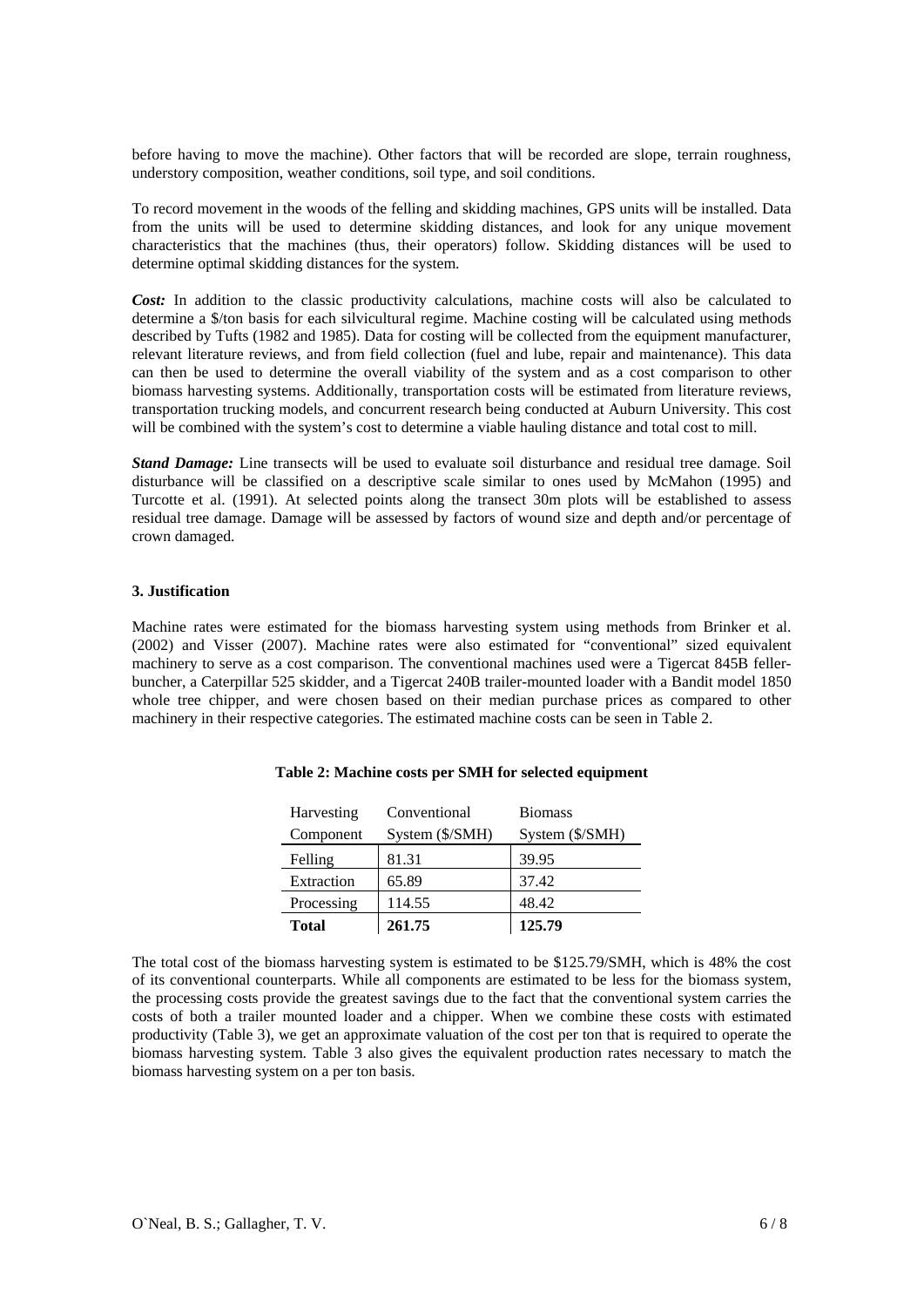| <b>Biomass</b>      |                      | Conventional        |                      |
|---------------------|----------------------|---------------------|----------------------|
| <b>Truck Loads</b>  |                      | <b>Truck Loads</b>  |                      |
| $(25 \text{ tons})$ | $\frac{\sqrt{2}}{2}$ | $(25 \text{ tons})$ | $\frac{\sqrt{2}}{2}$ |
|                     | 13.4                 |                     | 13.9                 |
|                     |                      | 6                   | 6                    |
|                     | 10.0                 |                     | 10.4                 |
|                     |                      | 8                   |                      |
|                     | 8.05                 |                     |                      |

# **Table 3: Estimated production rates (per day) and costs per ton for biomass and conventional machinery**

Why are these numbers important? Generally, in the Southern United States, biomass consuming facilities pay \$18.00/ton at the gate for feedstock (fuelwood). If we assume an average haul distance of 50 miles at \$0.12/ton/mile we get a cost of \$6/ton (50X0.12) for trucking. If we add trucking to the cost/ton to produce the material, we can see that it is feasible to have a biomass harvesting system that will cover its costs. When we compare this to current timber stand improvement costs of \$75/acre, which targets the same diameter material, we can start to see the benefits of the system. As a landowner, it makes sense to use a specialized biomass harvesting system at a minimum of no profit rather than paying \$75/acre for a conventional timber stand improvement, when the outputs are the same.

While it may appear that the conventional machinery we are using for cost comparisons are able to produce more material for the same costs, other factors must be considered which are not accounted for in the cost analysis. The first factor is the indirect costs associated with conventional machinery. Two of the more significant indirect costs include those associated with moving the equipment from site to site, and the costs associated with the clearing of landings. To move conventional machinery, a tractor trailer and lowboy must be used, sometimes requiring an overweight permit for the heavier equipment, whereas the biomass system can be transported behind a heavy duty pickup truck and trailer. Additionally, the cost of clearing and preparing landings for conventional machinery is greater than that of biomass machinery, primarily due to the size differences. By reducing costs and landing sizes the biomass harvesting machinery will be able to both economically and physically operate on smaller tracts of land than conventional machinery. The second factor is that cost curves for conventional harvesting systems have a harvesting limit of 6 inch material; continually harvesting trees under this diameter proves to be inefficient for the system. The last factor is that operating in thinning and timber stand improvement situations involves maneuvering around residual and crop trees. Large conventional machinery are not adapted for this type of operation. The residual (soil and tree) damage left by this machinery would be counterproductive to the purpose of the harvest, whereas the smaller and much lighter biomass harvesting equipment is adapted and designed to leave a very small footprint resulting in low residual damage.

# **4. Expected outcomes**

Many beneficial and applicable results are anticipated upon the completion of the project. We anticipate that a cost effective harvesting system will be established that can economically work in large thinning and TSI operations, as well as small urban interface tracts. In addition to the revenue generated from the harvests, additional value will be gained in the residual trees due to the reduction in competion for scarce resources. The system can be used as a tool to improve forest health by removing and utilizing the small, less desirable and unmarketable trees and turning them into a marketable product. The lighter and smaller equipment should limit ground disturbance, which will minimize sedimentation into nearby streams.

We believe this system will be available for immediate implementation once production and profitability is demonstrated. Such systems can be targeted to tree-care companies, can complement existing logging contractors, or be a niche market for new contractors. The intended system has the potential to provide employment opportunities in rural areas consistent with the skill of the local workforce. Future